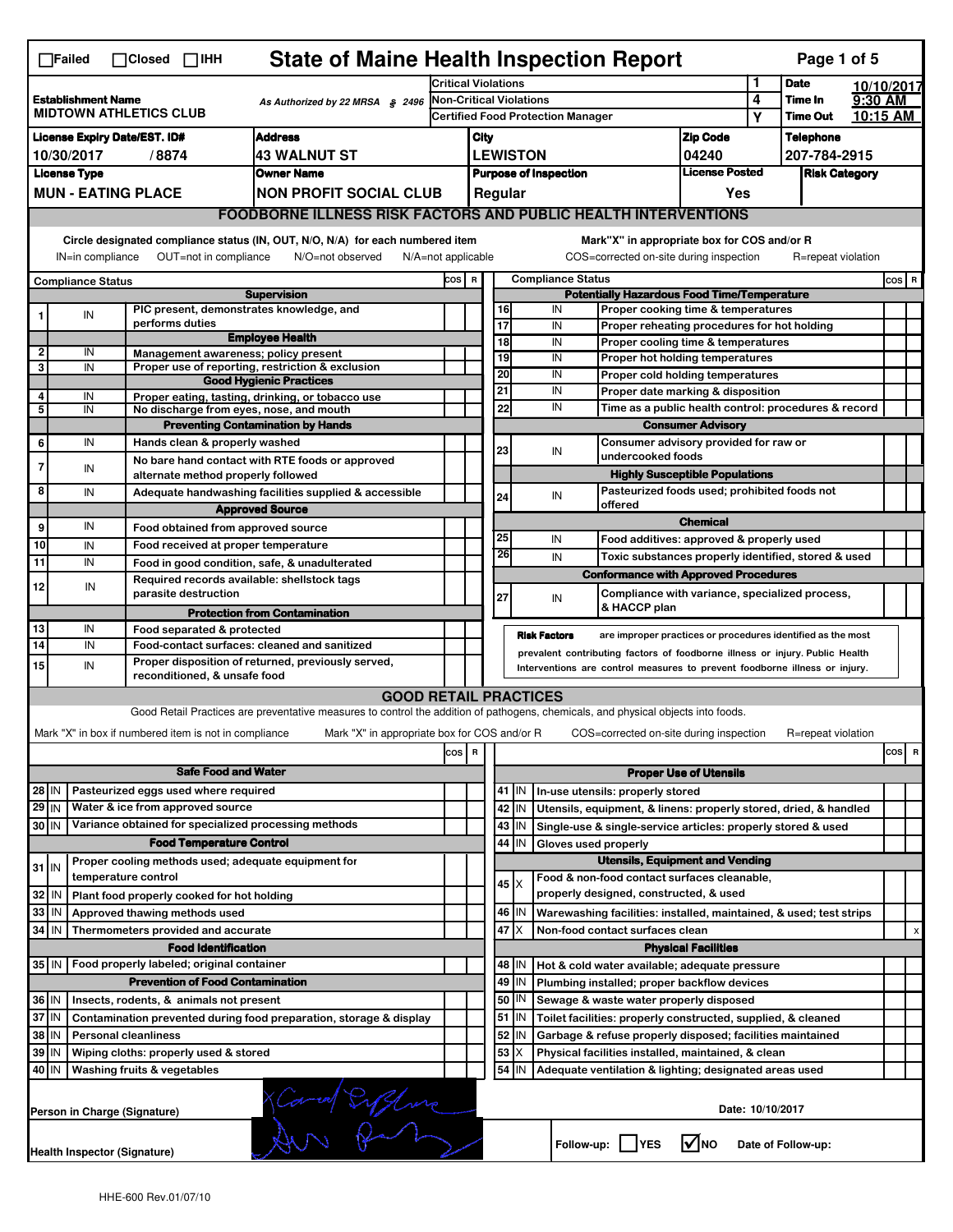|                                                            |                                       |                          | <b>State of Maine Health Inspection Report</b> | Page 2 of 5  |                           |                                  |
|------------------------------------------------------------|---------------------------------------|--------------------------|------------------------------------------------|--------------|---------------------------|----------------------------------|
| <b>Establishment Name</b><br><b>MIDTOWN ATHLETICS CLUB</b> |                                       | As Authorized by 22 MRSA | 10/10/2017<br>Date                             |              |                           |                                  |
| License Expiry Date/EST. ID#<br>/8874<br>10/30/2017        | <b>Address</b><br><b>43 WALNUT ST</b> |                          | City / State<br><b>LEWISTON</b>                | /ME          | <b>Zip Code</b><br>104240 | <b>Telephone</b><br>207-784-2915 |
|                                                            |                                       |                          | <b>Temperature Observations</b>                |              |                           |                                  |
| Location<br>Temperature                                    |                                       |                          |                                                | <b>Notes</b> |                           |                                  |
| refrigerator                                               | 38                                    |                          |                                                |              |                           |                                  |
| hot water                                                  | 110 plus                              |                          |                                                |              |                           |                                  |
| Beer cooler                                                | 40                                    |                          |                                                |              |                           |                                  |



**Date: 10/10/2017**

**Health Inspector (Signature)**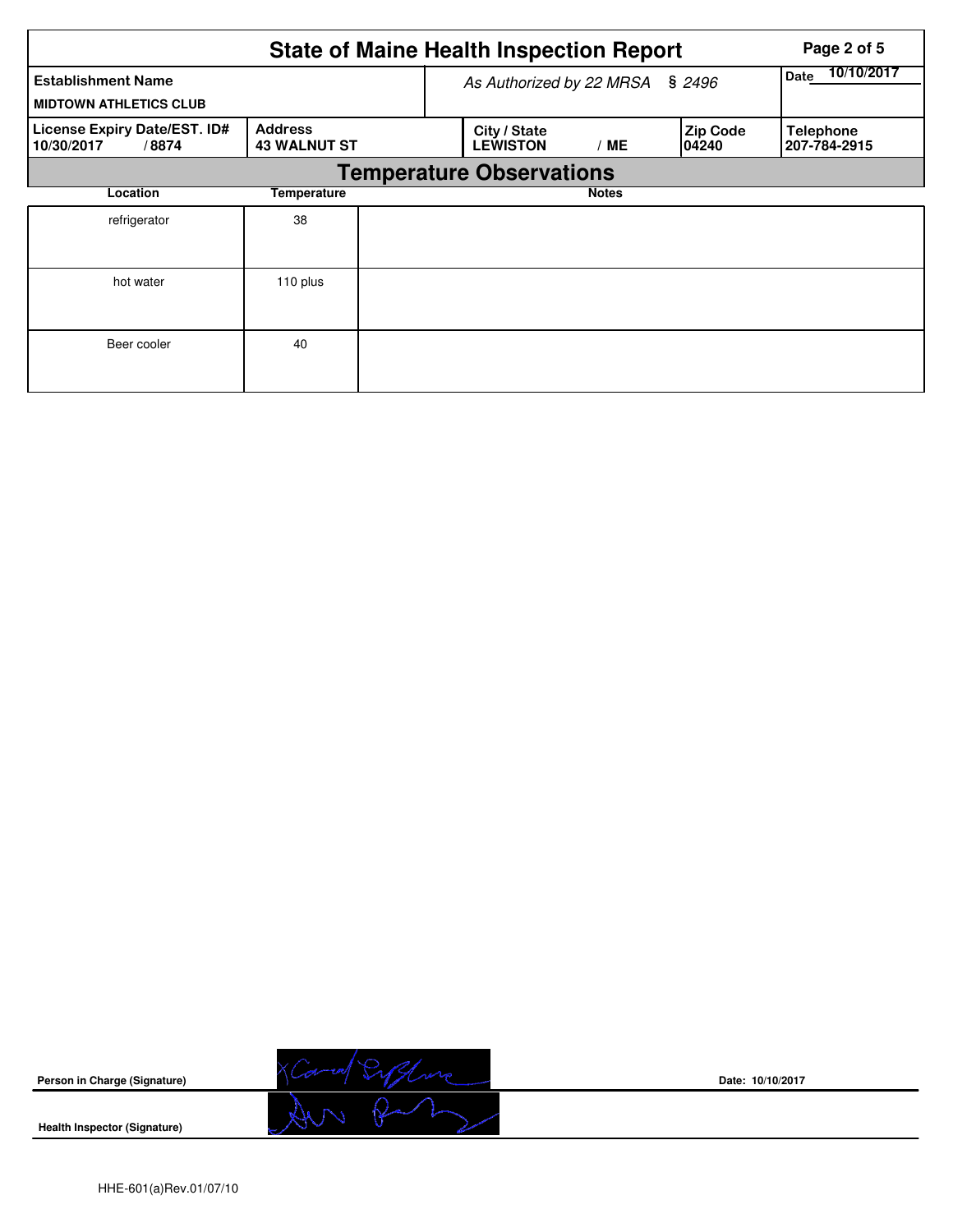|                                                                                                                                | Page 3 of 5                                                                          |                                                                                     |                                                                                                                                                    |           |                          |  |  |  |  |
|--------------------------------------------------------------------------------------------------------------------------------|--------------------------------------------------------------------------------------|-------------------------------------------------------------------------------------|----------------------------------------------------------------------------------------------------------------------------------------------------|-----------|--------------------------|--|--|--|--|
| <b>Establishment Name</b>                                                                                                      | 10/10/2017<br>Date                                                                   |                                                                                     |                                                                                                                                                    |           |                          |  |  |  |  |
| <b>MIDTOWN ATHLETICS CLUB</b>                                                                                                  |                                                                                      |                                                                                     |                                                                                                                                                    |           |                          |  |  |  |  |
| License Expiry Date/EST. ID#<br>10/30/2017<br>/8874                                                                            |                                                                                      | <b>Address</b><br><b>43 WALNUT ST</b>                                               | City / State<br><b>LEWISTON</b>                                                                                                                    | <b>ME</b> | <b>Zip Code</b><br>04240 |  |  |  |  |
|                                                                                                                                |                                                                                      |                                                                                     | <b>Observations and Corrective Actions</b>                                                                                                         |           |                          |  |  |  |  |
|                                                                                                                                |                                                                                      |                                                                                     | Violations cited in this report must be corrected within the time frames below, or as stated in sections<br>8-405.11 and 8-406.11 of the Food Code |           |                          |  |  |  |  |
|                                                                                                                                |                                                                                      |                                                                                     | 45: 4-101.11.(D): N: Utensils or equipment food contact surfaces not smooth / easily cleanable.                                                    |           |                          |  |  |  |  |
|                                                                                                                                | INSPECTOR NOTES: discard knife holder corrected on site                              |                                                                                     |                                                                                                                                                    |           |                          |  |  |  |  |
|                                                                                                                                |                                                                                      | 45: 4-202.16: N: Non-food contact surfaces are improperly designed and constructed. |                                                                                                                                                    |           |                          |  |  |  |  |
|                                                                                                                                |                                                                                      | INSPECTOR NOTES: remove duct tape counter top-remove vinyl covering shelving units  |                                                                                                                                                    |           |                          |  |  |  |  |
|                                                                                                                                | 47: 4-601.11.(C): C: Nonfood contact surfaces are not clean.                         |                                                                                     |                                                                                                                                                    |           |                          |  |  |  |  |
|                                                                                                                                | INSPECTOR NOTES: clean rear of cooking equipment grease build-up and clean range top |                                                                                     |                                                                                                                                                    |           |                          |  |  |  |  |
| 47: 4-602.13: N: Non-food contact surfaces are not cleaned at a frequency necessary to preclude accumulation of soil residues. |                                                                                      |                                                                                     |                                                                                                                                                    |           |                          |  |  |  |  |
|                                                                                                                                |                                                                                      |                                                                                     |                                                                                                                                                    |           |                          |  |  |  |  |
|                                                                                                                                |                                                                                      | INSPECTOR NOTES: purchase new oven mits-worn and soiled                             |                                                                                                                                                    |           |                          |  |  |  |  |
| 53: 6-501.12: N: The physical facilities are not clean.                                                                        |                                                                                      |                                                                                     |                                                                                                                                                    |           |                          |  |  |  |  |

INSPECTOR NOTES: clean walls kitchen area



**Date: 10/10/2017**

**Health Inspector (Signature)**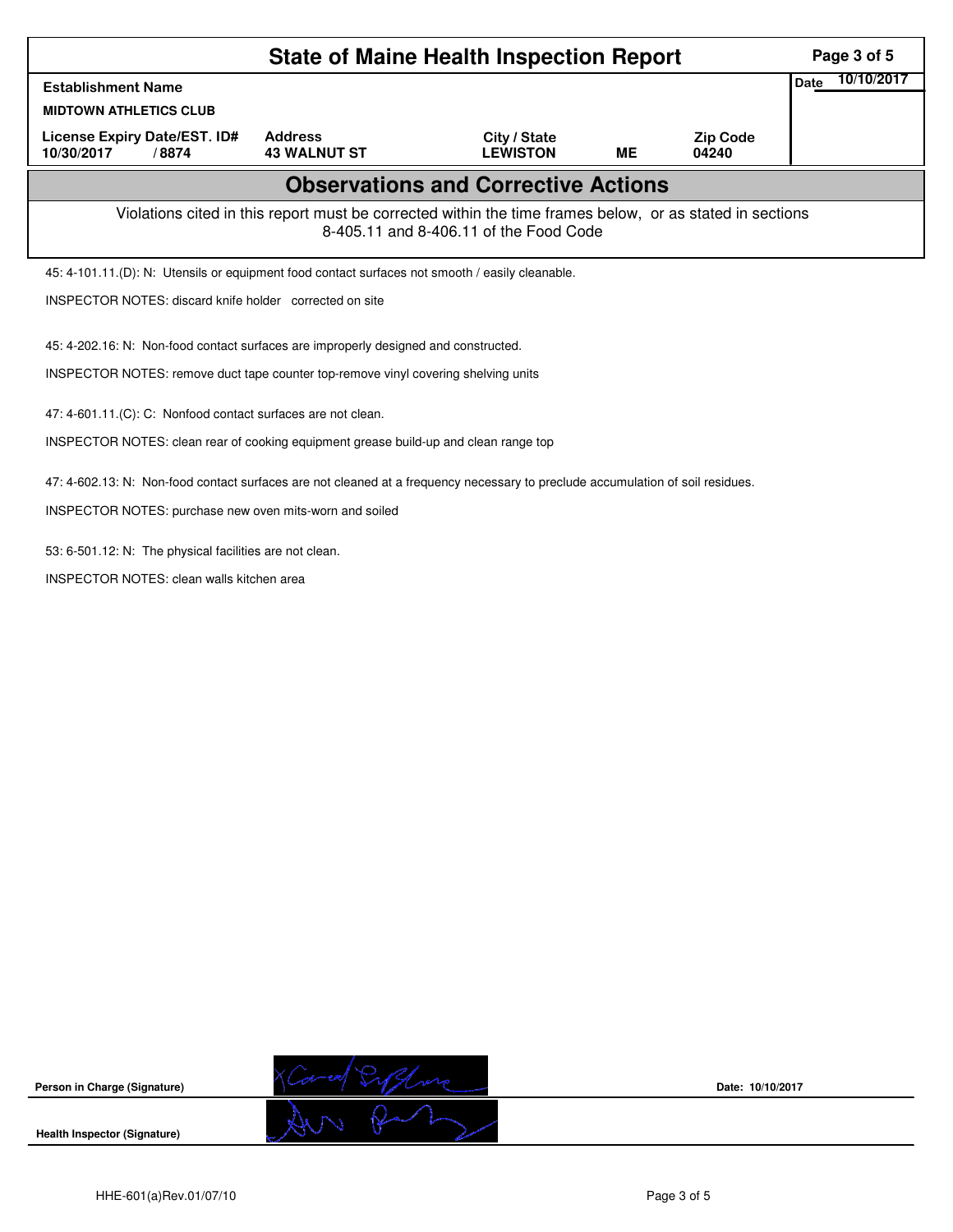|                                                      |                                       | Page 4 of 5                     |    |                          |             |            |  |  |  |
|------------------------------------------------------|---------------------------------------|---------------------------------|----|--------------------------|-------------|------------|--|--|--|
| <b>Establishment Name</b>                            |                                       |                                 |    |                          | <b>Date</b> | 10/10/2017 |  |  |  |
| <b>MIDTOWN ATHLETICS CLUB</b>                        |                                       |                                 |    |                          |             |            |  |  |  |
| License Expiry Date/EST. ID#<br>10/30/2017<br>/ 8874 | <b>Address</b><br><b>43 WALNUT ST</b> | City / State<br><b>LEWISTON</b> | MЕ | <b>Zip Code</b><br>04240 |             |            |  |  |  |
| <b>Inspection Notes</b>                              |                                       |                                 |    |                          |             |            |  |  |  |

# RED FOLDER-EMPLOYEE HEALTH POLICY

Employee Health Policy left and explained the policy with the PIC.Please retain information as you will be asked next year during your inspection to provide the employee Health Policy information which was left with the PIC.

## Certified Food Protection Manager

Unless directed otherwise, all Eating Establishments are required to submit a copy of their Certified Food Protection Manager (CFPM) certificate. A CFPM must be hired within 90 days of a new eating establishment opening or when a CFPM leaves employment. For a list of CFPM courses and trainers go to http://www.maine.gov/healthinspection/training.htm

Please provide a copy of this certification(s) to your inspector [Susan Reny ] by emailing to [ sreny@lewistonmaine.gov ] or faxing to 207-795-5071. A copy may also be sent to Carol Gott, Health Inspection Program, 286 Water St. 3rd Floor, Augusta, ME 04333 or carol.gott@maine.gov.

Please include the name of your establishment and the establishment ID# with your certification(s).

2013 Maine Food Code Adoption

The Maine Food Code was adopted in October of 2013. Please refer to our website for a copy,

http://www.maine.gov/healthinspection. Following are a few of the major changes:

• No Bare Hand Contact with Ready-To-Eat Food. Handlers are required to use gloves, utensils, deli papers, etc., to avoid bare hand contact with ready-to-eat food;

- Establishments must have clean-up procedures for employees to follow following vomiting and diarrheal events;
- Responsibilities of the person in charge for ill employees (exclusions and restrictions); and,
- Date marking of Ready-to-eat potentially hazardous foods.

### Violation Correction Timeframe

Critical violations should be corrected on site, but in any event, within 10 days. The licensee must contact the inspector when the critical violation has been addressed at 207-( 513-3125 Ext 3224 ) or email ( sreny@lewistonmaine.gov ). Non-critical violations must be corrected within 30 days. Failure to satisfactorily correct these violations before the follow-up inspection may result in enforcement proceedings by the Department to include fines and penalties, which are outlined in Sections 7, 8 and 9 of the Rules Relating to the Administration and Enforcement of Establishments Licensed by the Health Inspection Program available at http://www.maine.gov/healthinspection. License renewals can be denied if violations are not corrected within the noted timeframes.

#### C= Critical violation and NC= Non-critical violation

"Critical violation" means a provision of the Food Code that, if in non-compliance, is more likely than other violations to contribute to food contamination, illness or environmental health hazard.

#### Additional Inspection Fee

License fees provide for two inspections per year. When additional inspections are required, the Department may charge an additional \$100 fee to cover the costs of each additional inspection or visit.

#### Document Retention/Posting

Pursuant to the Maine Food Code, the establishment's current license must be displayed. In addition, a sign or placard must be posted in a conspicuous area notifying consumers that a copy of the most recent inspection report is available upon request. CFPM certificates must be posted in a conspicuous area and must be available to the Department upon request. CFPM Carol Leblanc exp 11/2021

1 pool -1 juke -1 game